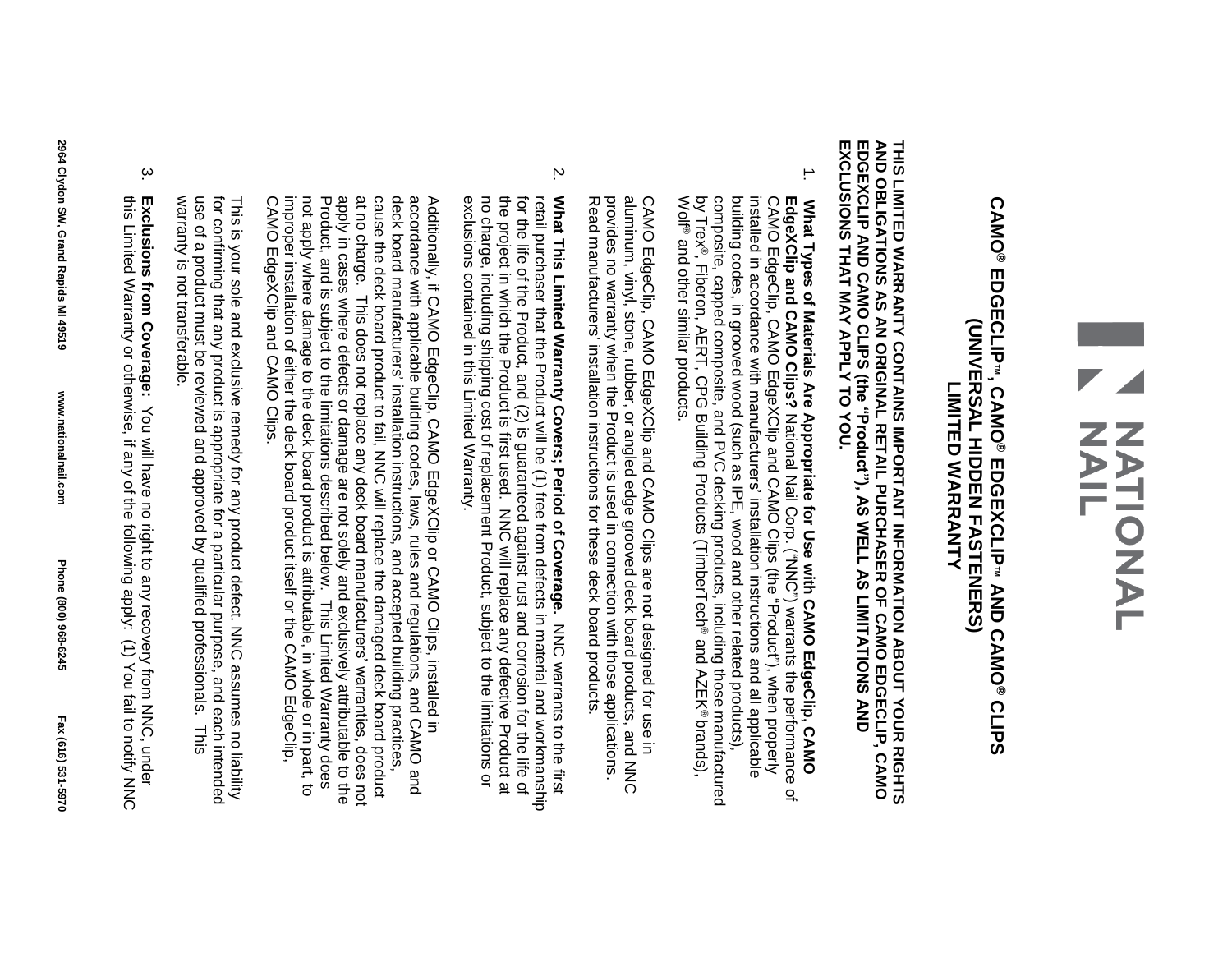of your claim under this Limited Warranty in writing within 30 days after you discover a defect; (2) you or your installer fail to follow the instructions, requirements and recommendations, or warnings provided with the Product; (3) the product has been (a) altered, abused, misused, or reused, (b) installed or used under unusual or abnormal conditions or in violation of any building code, or (c) damaged as a result of negligence, accident, or improper installation; (4) the damage to the Product and/or deck board(s) is attributable to an Act of God, natural disaster, or the action or inaction of any third party not under the control of NNC; or (5) Product failure is related to new pressure treating chemicals, treatments, and/or procedures that are not currently on the market as of the date of purchase of the Product. If such chemicals, treatments and/or procedures change, then this guarantee may be subject to revision without notice.

This warranty does not cover labor charges or damage incurred in installation, repair, or replacement of the Product or any damaged deck board products, and does not cover costs of installation, removal, reinstallation, decking materials (other than replacement Product and/or deck board products, if applicable), or installation tools. NNC does not assume any risk or liability associated with the use of this Product. Nobody can modify or expand this warranty or waive any of its limitations except in a writing signed by an authorized officer of NNC.

- 4. **DISCLAIMER OF WARRANTIES: EXCEPT AS STATED IN THIS LIMITED WARRANTY, AND TO THE MAXIMUM EXTENT PERMITTED BY APPLICABLE LAW, NNC DISCLAIMS ALL EXPRESS, IMPLIED AND STATUTORY WARRANTIES AND CONDITIONS WITH RESPECT TO THE PRODUCT, INCLUDING THE IMPLIED WARRANTIES OF MERCHANTABILITY AND FITNESS FOR A PARTICULAR PURPOSE.**
- 5. **Limitation of Damages:** In addition to the above warranty disclaimers, to the maximum extent permitted by law, **NNC IN NO EVENT WILL BE LIABLE FOR ANY CONSEQUENTIAL, INCIDENTAL, EXEMPLARY, PUNITIVE, OR OTHER SPECIAL DAMAGES, AND NNC'S CUMULATIVE LIABILITY ARISING FROM OR RELATED TO THIS LIMITED WARRANTY OR THE PRODUCT WILL NOT EXCEED THE AMOUNT ACTUALLY PAID FOR THE PRODUCT AND/OR ANY AFFECTED DECK BOARD(S) BY THE ORIGINAL PURCHASER.**
- 6. **To obtain Warranty Service or Information:** For information, call 800-968-6245 and ask for the CAMO Product Manager. To make a claim under this Limited Warranty, you must, within 30 days of becoming aware of the basis for your claim:
	- a. Prepare and send to NNC a written communication that includes the following information:
		- A list of the type and number of fasteners for which the claim is made;
		- A list of the type and number of deck boards for which the claim is made, if applicable;
		- Provide proof of purchase of the product, or description of the purchase date and location;
		- The reason(s) for the claim.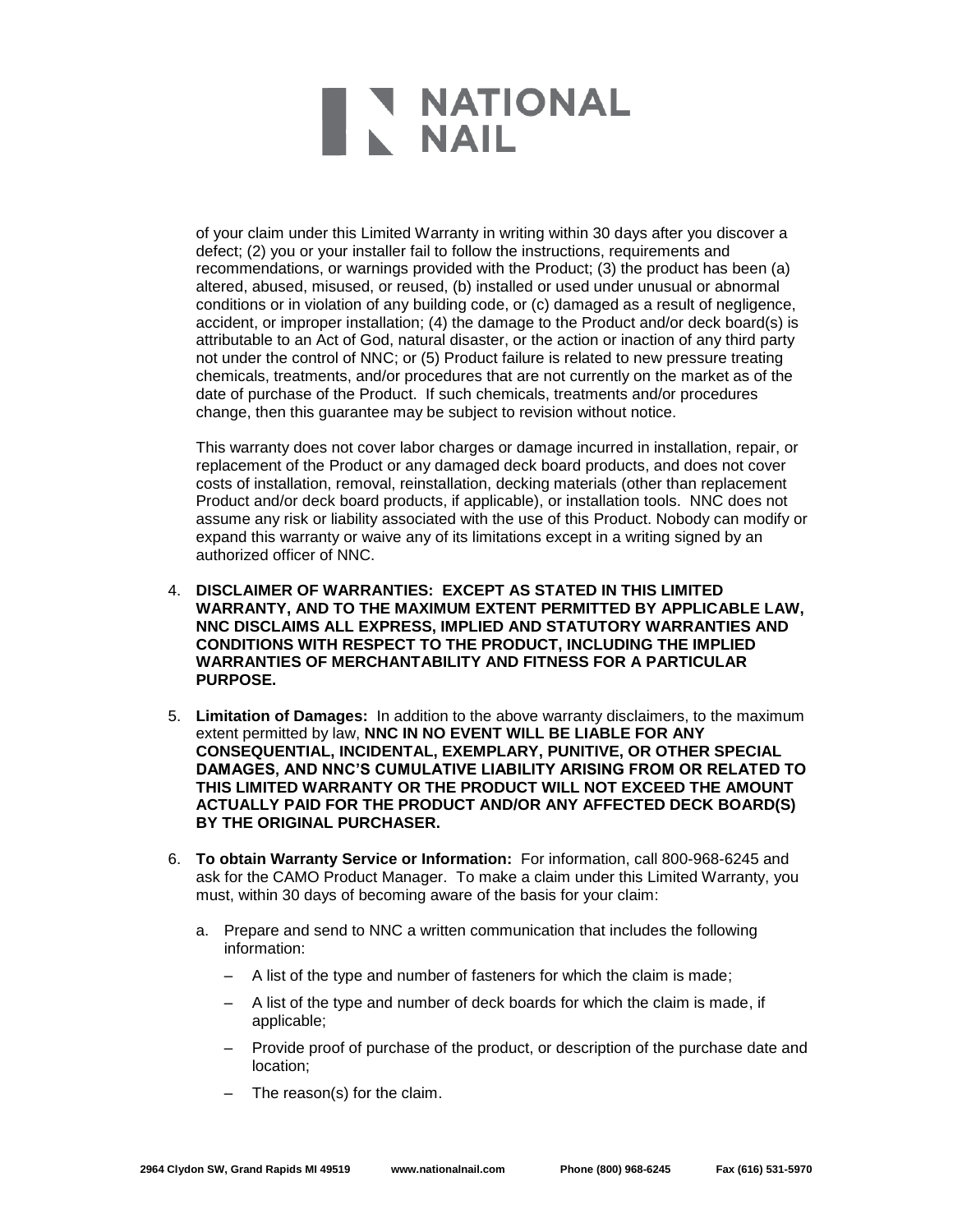- b. Provide photos of the entire deck and the site of installation as well as photos documenting the failure on which your claim is based, and on request from NNC permit NNC or its authorized representative to inspect the Product and/or the project on which the Product was used.
- c. Send the above information to: National Nail Corp. CAMO Product Manager 2964 Clydon SW Grand Rapids MI 49519

Upon receipt of all of the above-identified items, NNC will examine, or cause to be examined, the Product in question. If we find that the submitted Product is defective, in NNC's sole discretion, NNC will send replacement fasteners and, if applicable, funds equivalent to the value of the affected deck board(s) to the original purchaser.

7. **Your Rights and This Limited Warranty.** This Limited Warranty gives you specific legal rights. You may also have additional or different legal rights that vary by state, province or jurisdiction. Likewise, some of the limitations in this Limited Warranty may not apply, in whole or in part, in certain states, provinces or jurisdictions. The terms of this Limited Warranty will apply to the extent permitted by applicable law. For a full description of your legal rights, you should refer to the laws applicable in your jurisdiction and may wish to contact an attorney or relevant consumer advisory service.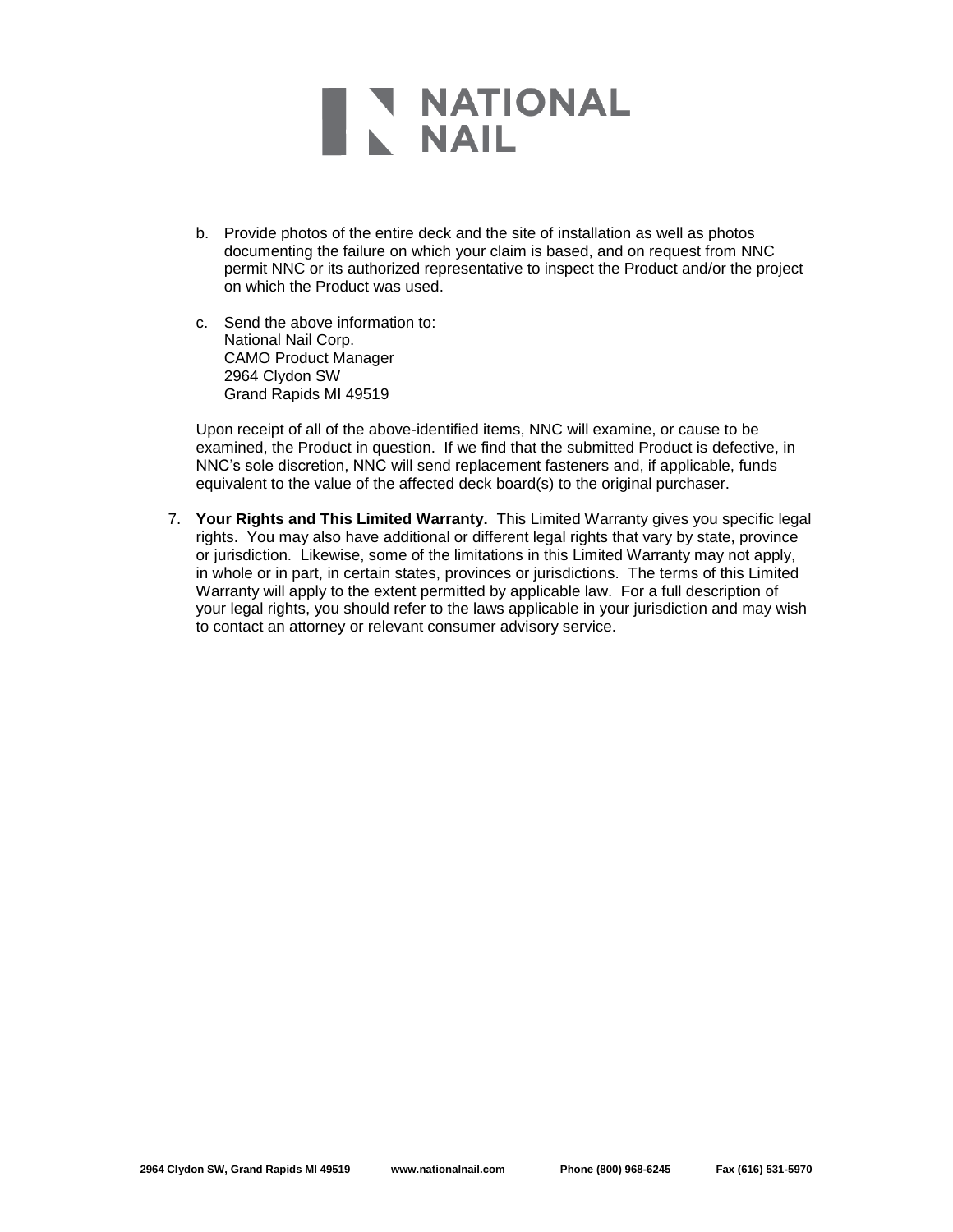#### CAMO® EDGE DECK SCREWS **LIMITED WARRANTY**

**THIS LIMITED WARRANTY CONTAINS IMPORTANT INFORMATION ABOUT YOUR RIGHTS AND OBLIGATIONS AS AN ORIGINAL RETAIL PURCHASER OF CAMO EDGE DECK SCREWS (the "Product"), AS WELL AS LIMITATIONS AND EXCLUSIONS THAT MAY APPLY TO YOU.** 

1. **What Types of Materials Are Appropriate for Use of CAMO Edge Deck Screws?**  National Nail Corp. ("NNC") warrants the performance of CAMO Edge Deck Screws (the "Product"), when properly installed in accordance with manufacturers' installation instructions and all applicable building codes, in wood deck board products including softwoods such as pressure treated lumber, cedar, redwood, and other similar products; and hardwoods including Ipe, Kebony®, Tigerwood, Ironwood, Cumaru and other similar products, for the lifetime of the project.

NNC also warrants the performance of the Product, when properly installed in accordance with manufacturers' installation instructions and all applicable building codes, in wood alternative deck board products (solid or grooved) such as composite, capstock, and PVC decking products, including those manufactured by Trex®, Fiberon, CPG Building Products (TimberTech® and AZEK® brands) TAMKO®, Wolf® and other similar products.

CAMO Edge Deck Screws are **not** designed for use in aluminum, vinyl, stone, rubber, hollow composite, hollow PVC, or angled edge grooved deck board products, or with steel or other metal substructure components, and NNC provides no warranty when the Product is used in connection with those applications. Read manufacturers' installation instructions for these deck board products.

2. **What This Limited Warranty Covers; Period of Coverage.** NNC warrants to the first retail purchaser that the Product will be (1) free from defects in material and workmanship for the life of the Product, and (2) is guaranteed against rust and corrosion for the life of the project in which the Product is first used. NNC will replace any defective Product at no charge, including shipping cost of replacement Product, subject to the limitations or exclusions contained in this Limited Warranty.

Additionally, if CAMO Edge Deck Screws, installed in accordance with applicable building codes, laws, rules and regulations, and CAMO and deck board manufacturers' installation instructions, and accepted building practices, cause the deck board product to fail, NNC will replace the damaged deck board product at no charge. This does not replace any deck board manufacturers' warranties, does not apply in cases where defects or damage are not solely and exclusively attributable to the Product, and is subject to the limitations described below. This Limited Warranty does not apply where damage to the deck board product is attributable, in whole or in part, to improper installation of either the deck board product itself or the CAMO Edge Deck Screws, or where damage and/or discoloration is present due to tannins or other physical properties of the deck board itself.

This is your sole and exclusive remedy for any product defect. NNC assumes no liability for confirming that any product is appropriate for a particular purpose, and each intended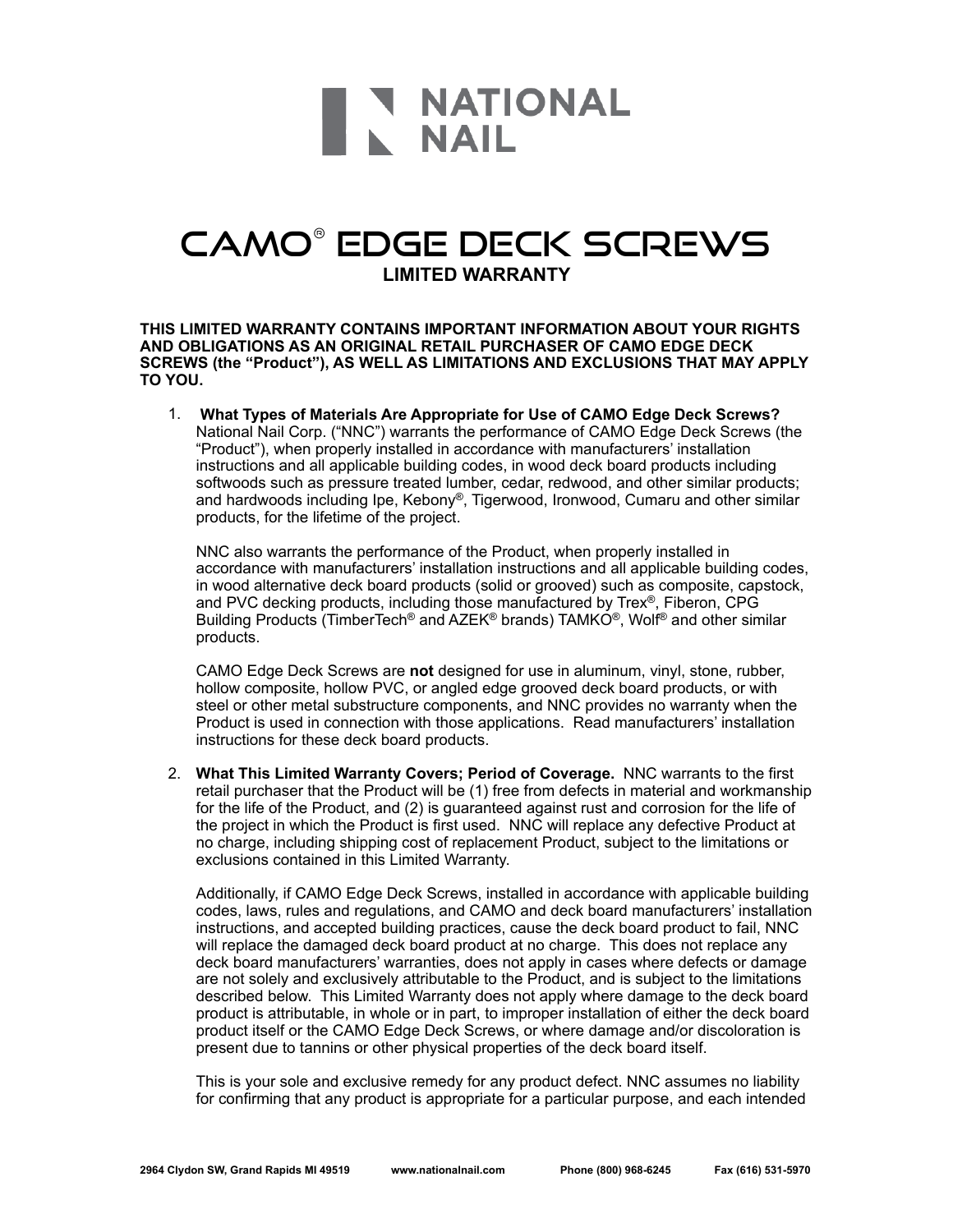use of a product must be reviewed and approved by qualified professionals. This warranty is not transferable.

3. **Exclusions from Coverage:** You will have no right to any recovery from NNC, under this Limited Warranty or otherwise, if any of the following apply: (1) You fail to notify NNC of your claim under this Limited Warranty in writing within 30 days after you discover a defect; (2) you or your installer fail to follow the instructions, requirements and recommendations, or warnings provided with the Product; (3) the product has been (a) altered, abused, misused, or reused, (b) installed or used under unusual or abnormal conditions or in violation of any building code, or (c) damaged as a result of negligence, accident, or improper installation; (4) the damage to the Product and/or deck board(s) is attributable to an Act of God, natural disaster, or the action or inaction of any third party not under the control of NNC; or (5) Product failure is related to new pressure treating chemicals, treatments, and/or procedures that are not currently on the market as of the date of purchase of the Product. If such chemicals, treatments and/or procedures change, then this guarantee may be subject to revision without notice.

This warranty does not cover labor charges or damage incurred in installation, repair, or replacement of the Product or any damaged deck board products, and does not cover costs of installation, removal, reinstallation, decking materials (other than replacement Product and/or deck board products, if applicable), or installation tools. NNC does not assume any risk or liability associated with the use of this Product. Nobody can modify or expand this warranty or waive any of its limitations except in a writing signed by an authorized officer of NNC.

- 4. **DISCLAIMER OF WARRANTIES: EXCEPT AS STATED IN THIS LIMITED WARRANTY, AND TO THE MAXIMUM EXTENT PERMITTED BY APPLICABLE LAW, NNC DISCLAIMS ALL EXPRESS, IMPLIED AND STATUTORY WARRANTIES AND CONDITIONS WITH RESPECT TO THE PRODUCT, INCLUDING THE IMPLIED WARRANTIES OF MERCHANTABILITY AND FITNESS FOR A PARTICULAR PURPOSE.**
- 5. **Limitation of Damages:** In addition to the above warranty disclaimers, to the maximum extent permitted by law, **NNC IN NO EVENT WILL BE LIABLE FOR ANY CONSEQUENTIAL, INCIDENTAL, EXEMPLARY, PUNITIVE, OR OTHER SPECIAL DAMAGES, AND NNC'S CUMULATIVE LIABILITY ARISING FROM OR RELATED TO THIS LIMITED WARRANTY OR THE PRODUCT WILL NOT EXCEED THE AMOUNT ACTUALLY PAID FOR THE PRODUCT AND/OR ANY AFFECTED DECK BOARD(S) BY THE ORIGINAL PURCHASER.**
- 6. **To obtain Warranty Service or Information:** For information, call 800-968-6245 and ask for the CAMO Product Manager. To make a claim under this Limited Warranty, you must, within 30 days of becoming aware of the basis for your claim:
	- a. Prepare and send to NNC a written communication that includes the following information:
		- A list of the type and number of fasteners for which the claim is made;
		- A list of the type and number of deck boards for which the claim is made, if applicable;